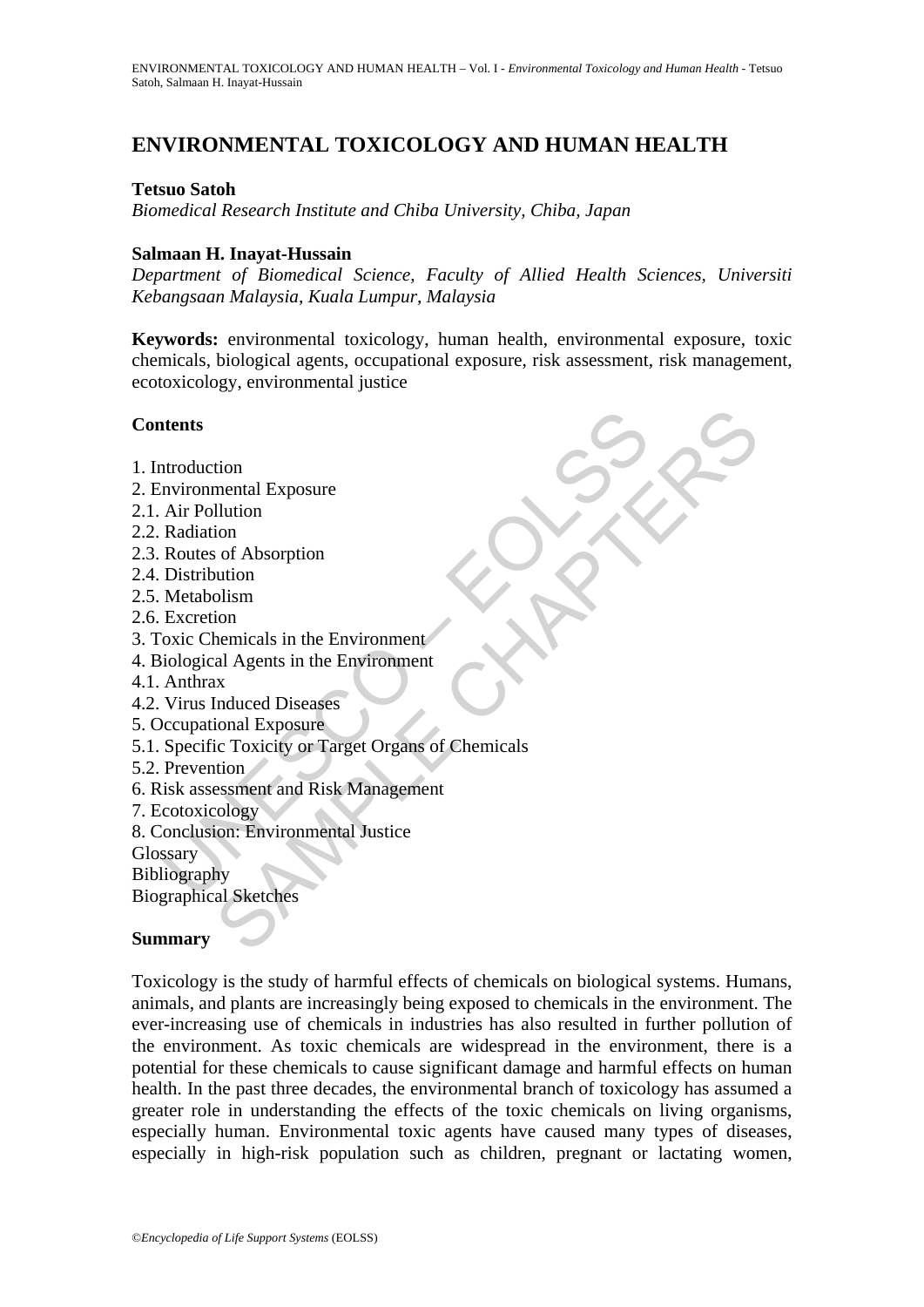geriatrics, and clinical patients. The environmental toxic agents are generally found in air, water, soil, and food. Upon exposure to a chemical, the first process is absorption of the chemical into the human body and distribution to reach the target organ where it can manifest its toxicity.

Once in the human body, the chemical can also be metabolized either to reduce or to further enhance its toxicity. Some chemicals can be stored for many years in the body, while others are eliminated via the excretion process. The various classes of toxic stressors found in the environment include metals, pesticides, aromatic and aliphatic hydrocarbons, volatile organic compounds, particulates, radiation, and biological agents such as mycotoxins and bacterial toxins.

 In order to understand the myriad of public health issues related to chemicals in the environment, attempts to understand the acceptable levels of chemical exposure, and therefore its regulation, are crucial. Therefore, risk assessment must be carried out to determine the probability of adverse effects upon exposure to chemicals and how to manage this risk. In addition to risk assessment and risk management approaches, importance of risk communication should be emphasized. Integrated consideration rather than evaluation on individual items is important. Special consideration in evaluating chemical toxicity in the environment and the effects on health should be stressed.

# **1. Introduction**

ir comment, attempts to understand the acceptable levels of chem<br>efore its regulation, are crucial. Therefore, risk assessment mus<br>rmine the probability of adverse effects upon exposure to chem<br>age this risk. In addition t Internal and the acceptable levels of chemical exposure,<br>the stegulation, are crucial. Therefore, risk assessment must be carried on<br>the probability of adverse effects upon exposure to chemical and how<br>is risk. In additio There is an ever-increasing use of chemicals and exposure to these chemicals and the resultant toxicity has long been a concern in humans. From a historical perspective, toxicology has always been associated with poisons. The word toxicology is derived from two Greek terms: *toxicon*—a poisonous substance into which arrowheads were dipped, and *toxicos—*a bow. A poison can be defined as any substance which has a harmful or deleterious effect on a living system. In this respect, Paracelsus (1493–1541), one of the most significant figures in the development of the science of toxicology, established the importance of the dose response relationship. He elegantly summarized this concept in his famous statement:

All substances are poisons; there is none that is not a poison. The right dose differentiates a poison and a remedy.

(Paracelsus)

The earliest poisons that were used for hunting, waging war, and official execution consisted of plant extracts, animal venoms, and minerals, including arsenic, lead, opium, and cyanogenic glycosides. It is inevitable today that poisons include both harmful naturally occurring substances, either from animals, plants, or microorganisms, and synthetic chemicals.

The former are generally termed toxins and the latter are better known as toxicants. The toxicants include synthetic chemicals/pharmaceuticals, which have economic benefits such as pesticides or drugs, and also those resulting from anthropogenic activities such as by-products of incomplete combustion.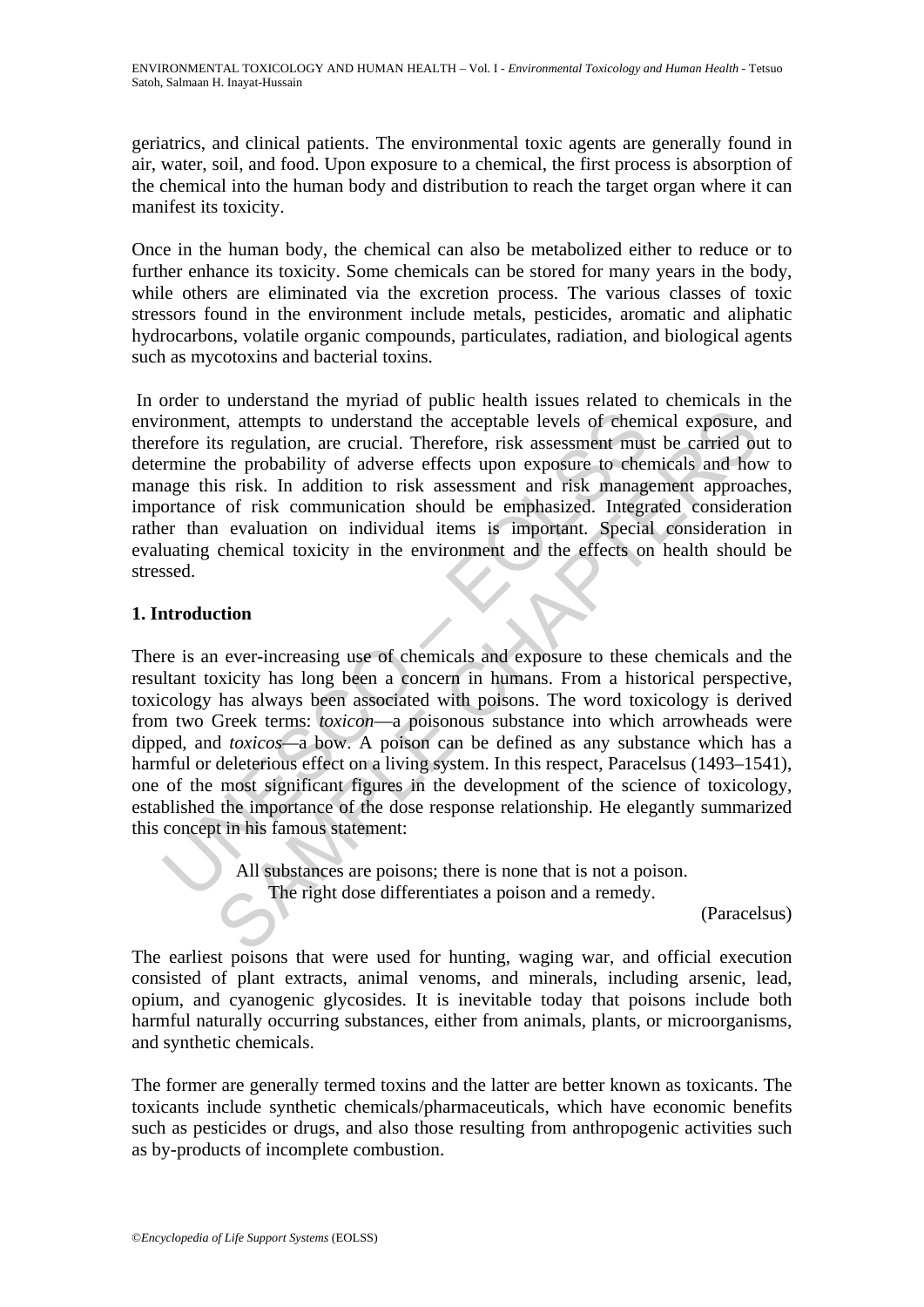ENVIRONMENTAL TOXICOLOGY AND HUMAN HEALTH – Vol. I - *Environmental Toxicology and Human Health -* Tetsuo Satoh, Salmaan H. Inayat-Hussain



Figure 1. The multidisciplinary branches of toxicology

In a broader sense, toxicology may involve activities such as the study of the detection, occurrence, properties, effects, and regulation of toxic substances. Hence, toxicology, like medicine, is a multi-disciplinary subject covering many sub-disciplines including environmental toxicology (Figure 1). However, overlapping of the different branches of toxicology is common, especially in the fields of occupational, environmental, and regulatory toxicology.

broader sense, toxicology may involve activities such as the student<br>urence, properties, effects, and regulation of toxic substances.<br>In medicine, is a multi-disciplinary subject covering many sub-dii<br>trommental toxicology er sense, toxicology may involve activities such as the study of the detect, properties, effects, and regulation of toxic substances. Hence, toxicology, (Figure 1). However, overlapping many sub-disciplines including to in Environmental toxicology is concerned primarily with the movement and impact of toxicants and their metabolites in the environment, in food chains, and upon the structure and function of biological systems. The biological systems include any living systems such as human and other mammals, plants, other organisms, and their habitats. One of the major problems arising from the environmental threat is the loss of biodiversity. Biodiversity, coined from *bio*logical *diversity*, is a term relating to species, genes and habitats. The diversity occurs in species from the plant and animal kingdoms, fungi, bacteria, protozoa, and viruses, as well as the ecological complex such as the rain forest, tundra, and coral reefs. For the purpose of this theme, the emphasis will be on the harmful effects of environmental toxicants on human health, rather than ecological changes in the environment itself. In this respect, another relatively new and related field called environmental health plays a major role in contributing knowledge on the adverse health effects of environmental stressors.

In a meeting of WHO European member states in 1993, a definition for environmental health was proposed:

Environmental health comprises of those aspects of human health, including quality of life, that are determined by physical, biological, social and psychosocial factors in the environment. It also refers to the theory and practice of assessing, correcting and preventing those factors in the environment that can potentially affect adversely the health of present and future generations.

### (CIEH, 1995)

Environmental toxicology is a relatively new field and perhaps its rapid expansion and progress is attributed to Rachel Carson (1962), who wrote *Silent Spring*. Carson's emphasis then was to stop the wide and indiscriminate use of pesticides and other chemicals. This had the impact of awakening the public to the dangers of polluting the environment with chemicals. In a nutshell, she delivered her high impact message: For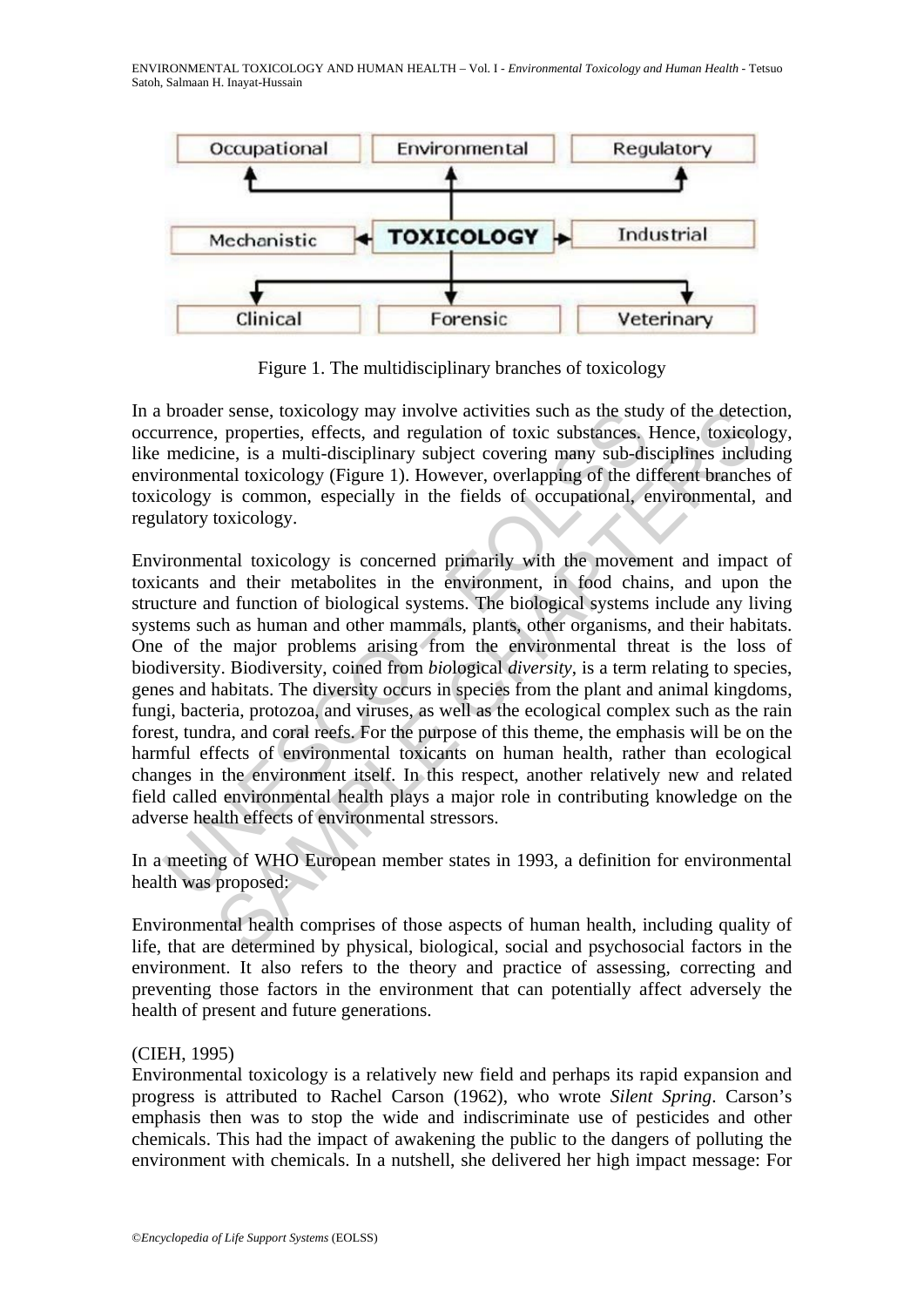as long as man has dwelt on this planet, spring has been the season of rebirth, and the singing of birds. Now in some parts of America spring is strangely silent, for many of the birds are dead—incidental victims of our reckless attempt to control our environment by the use of chemicals that poison not only the insects against which they are directed but the birds in the air, the fish in the rivers, the earth which supplies our food, and, inevitably (to what degree is still unknown), man himself.

#### (Carson, 1962)

This led to the establishment, from 1970 onwards, of many regulatory laws to protect human health and the environment by the US Environmental Protection Agency. The awakening of environmental awareness in industry has led to the development of yet another important field called occupational medicine. This field involves understanding of the diseases which occur as a result of human exposure, and which are occupational or industrial in origin, as well as ways to regulate and prevent the diseases. Indeed, in the last few centuries, toxicologic plagues and disaster have become increasingly common events either accidental or incidental in nature (Table 1).

| Year                 | <b>Place</b>             | <b>Toxicologic problems</b>                                                                                                                                              |
|----------------------|--------------------------|--------------------------------------------------------------------------------------------------------------------------------------------------------------------------|
| 79 AD                | Pompeii                  | Volcanic gas especially oxides of nitrogen and sulfur from the<br>eruption of Mount Vesuvius, leading to thousands of deaths.                                            |
| 1700s                | England                  | High incidence of scrotal cancer in chimney sweeps as a result of<br>exposure to polycyclic aromatic hydrocarbons—the first<br>description of occupation-related cancer. |
| 1800s                | New Jersey               | Outbreak of mercurialism in the hatters working in the felting<br>process of the hatting industry.                                                                       |
| 1900s                | Worldwide                | Increased incidence of bladder cancer in dye industry workers as<br>a result of ß-naphthylamine exposure.                                                                |
| $1920s -$<br>present | Worldwide                | Millions at risk of asbestos exposure resulting in marked increase<br>in asbestos-related disease and cancer.                                                            |
| 1930                 | Meuse Valley,<br>Belgium | Smog caused illness and 64 deaths.                                                                                                                                       |
| 1939-<br>1954        | Japan                    | Cadmium contaminated water resulted in Itai-Itai disease.                                                                                                                |
| 1948                 | Donora,<br>Pennsylvania  | Smog caused 20 deaths and thousands were ill due to polluted<br>air.                                                                                                     |
| 1950                 | Minamata<br>Bay, Japan   | Organic mercury poisoning from the consumption of fish.                                                                                                                  |
| 1952                 | London,<br>England       | Photochemical smog resulted in 4 000 deaths.                                                                                                                             |
| 1971                 | Iraq                     | Methylmercury contaminated grain resulted in 459 deaths.                                                                                                                 |
| 1970s                | California               | 1,2 dibromo-3-chloropropane DBCP, a nematocide, resulted in<br>infertility among pesticide workers.                                                                      |
| 1976                 | Seveso, Italy            | Increased incidence of chloracne after accidental release of                                                                                                             |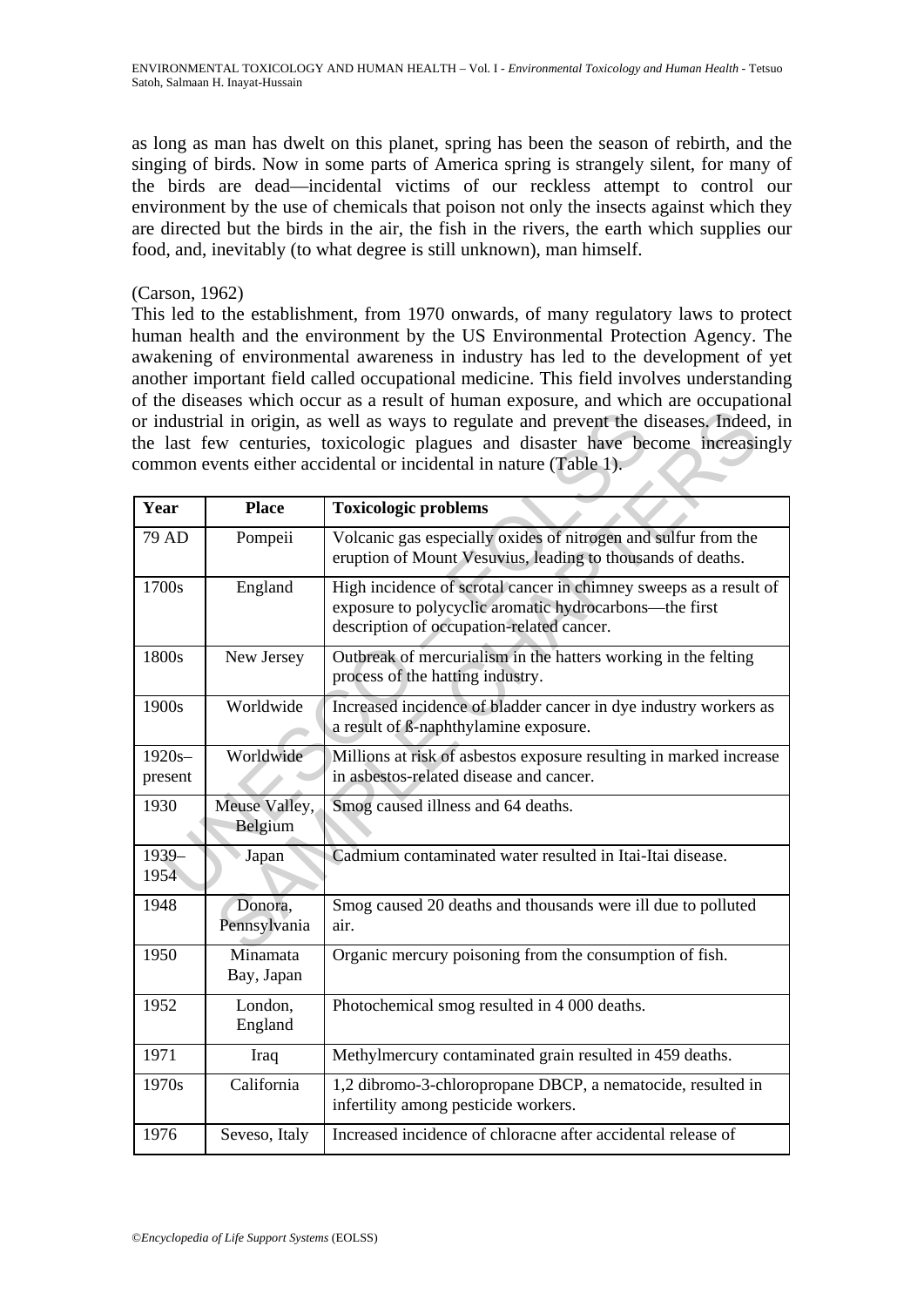| Year | <b>Place</b>               | <b>Toxicologic problems</b>                                                                                       |
|------|----------------------------|-------------------------------------------------------------------------------------------------------------------|
|      |                            | dioxin into the environment.                                                                                      |
| 1978 | Love Canal,<br>New York    | Toxic wastes caused great public concern.                                                                         |
| 1982 | Iraq and Iran              | Mustard gas used in chemical warfare caused hundreds of<br>casualties.                                            |
| 1984 | Bhopal, India              | Industrial release of methyl isocyanate vapor resulted in 3000<br>deaths and 200 000 injuries.                    |
| 1986 | Chernobyl,<br>Soviet Union | Ionizing radiation from the nuclear power plant resulted in 32<br>immediate deaths and affected 5 million people. |
| 1990 | Bronx, New<br>York         | Toxic smoke including carbon monoxide and cyanide resulted in<br>87 deaths at the Happy Land Social Club.         |

Table 1. Selected episodes of environmental, occupational, and industrial toxicologic disasters

York 87 deaths at the Happy Land Social Club.<br>
York 87 deaths at the Happy Land Social Club.<br>
Where 1. Selected episodes of environmental, occupational, and indu<br>
disasters<br>
Ny chemicals are encountered by humans, either i Example also as since increase the<br>standard contact and spland costal Club.<br>York 87 deaths at the Happy Land Social Club.<br>Selected episodes of environmental, occupational, and industrial toxicolog<br>disasters<br>incides are en Many chemicals are encountered by humans, either incidentally because they are in the atmosphere, or by contact during occupational or recreational activities, or by ingestion of food additives. When atmospheric pollution is the source of chemicals, it is obvious that all exposures are incidental, whereas exposure to chemicals used in industry is limited by industrial hygiene and occupational safety and the health regulations and practices of that particular industry. It is conceivable that some chemicals may be inadvertently released into the environment and therefore be hazardous to human health. With the increasing rate of production and the growing use of industrial chemicals, it seems that no occupation is entirely free of exposure to a variety of chemicals capable of producing undesirable effects on biologic tissues.

At the present time, more than 10,000 chemical entities contribute to some 500,000 products that are used in industries to produce many durable and non-durable products. Some toxicity data are available on many of these chemicals and a majority of chemical manufacturers find it necessary to obtain at least a minimal amount of toxicity information on each and every compound they use.

Chemicals added to the feed of animals may be drugs intended for therapeutic purposes, or pesticides and insecticides. Limitations have been placed on the amounts that may be used, and on the time in which such additives must be withdrawn, if the animals are to be used for human food. The use of pesticides and insecticides in agriculture has enabled the farmer to produce more and better products, but present the possibility of residues of these chemicals being present when the food is consumed. The addition of chemical preservatives to processed foods has made possible the existence and prolonged life of certain food preparations. The study of the limitations that must be observed with regards to food additives, and the evaluation of safety from the harmful effects of such chemicals is the concern of environmental toxicologists.

A continuing trend toward urbanization of human populations has accompanied the industrialization of the world. In the United States, more than half the population lives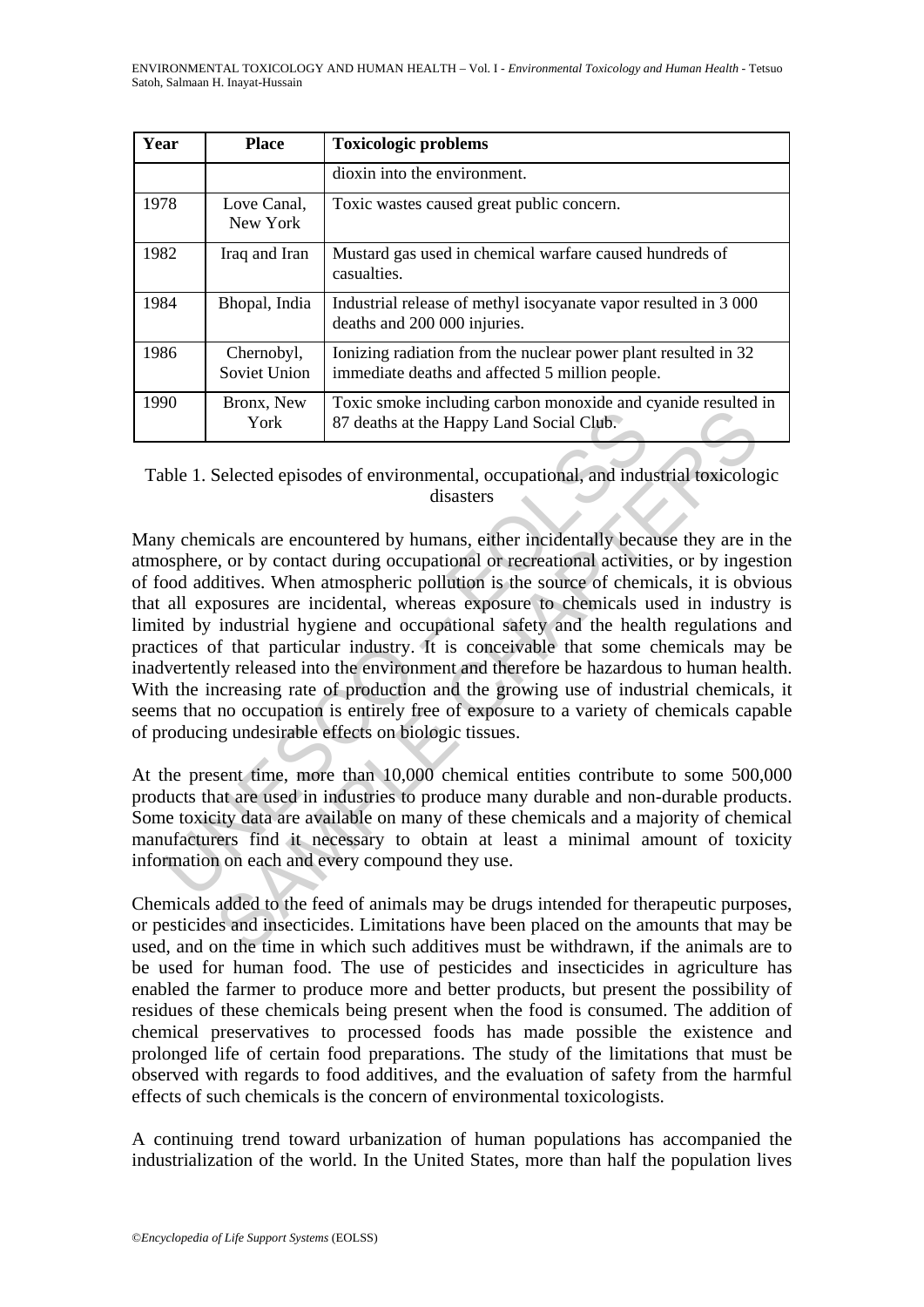on less than 5 percent of the total land space. Pollution of water by products of industry and improper sewage disposal, as well as pollution of the atmosphere by industry and by automobiles in the areas of concentrated populations, has created a distinct public health hazard. Although humanity has depended upon the enormous volume of atmosphere to dilute the pollutant concentrations to below effective levels, it is now apparent that atmospheric dilution is not unlimited, but rather is dependent upon weather conditions and the amount and extent of pollution that is created.

The pollution varies from gases to aerosols to dusts, and from carbon monoxide to alkalis and acids. Such pollution of the air and water is not only aesthetically undesirable, but exposes large populations to an unlimited variety of potentially harmful chemicals capable of producing known acute harmful effects and possible chronic debilitating illness in humans.

independent toxicology is therefore that branch of toxicology deal<br>
solve of biologic tissue, and more specifically human tissue, to<br>
cally containinants to environment, food, or water. It is the stations, effects, and lim Filologic tissue, to chemical toxicology dealing with incidential toxicology sherefore that branch of toxicology dealing with incident orthonomiants to environment, food, or water. It is the study of the cateffects, and li Environmental toxicology is therefore that branch of toxicology dealing with incidental exposure of biologic tissue, and more specifically human tissue, to chemicals that are basically contaminants to environment, food, or water. It is the study of the causes, conditions, effects, and limits of safety of such exposure to chemicals.

- -
- -
- -

TO ACCESS ALL THE **42 PAGES** OF THIS CHAPTER, Visit: http://www.eolss.net/Eolss-sampleAllChapter.aspx

#### **Bibliography**

Aksoy, M. 1989. Hematotoxicity and Carcinogenicity of Benzene*. Environmental Health Perspectives*, Vol. 82, pp. 193–7*.* 

Aldridge, N. 1993. Postscript to the Symposium on Organophosphorus Compound Induced Delayed Neuropathy*. Chemico-Biological Interactions*, Vol. 87, pp. 463–6.

Alexopoulos, C. J.; Mims C. W.; Blackwell, M. 1996*. Introductory Mycology*. New York, John Wiley. 880 pp. [This textbook provides general and basic information about fungi.]

Bassett, W. H. 1999. *Clay's Handbook of Environmental Health*. 18th edn. London, E and F. N. Spon. 928 pp.

Berridge M. J.; Irvine R. F. 1984. Inositol Triphosphate, a Novel Second Messenger in Cellular Signal Transduction. *Nature* (London), No. 312, pp. 315–21.

Blumenthal, D. S.; Ruttenber, A. J. 1995*. Introduction to Environmental Health*. 2nd edn. New York, Springer.

Brooks, S. M.; Gochfeld, M.; Herzstein, J; Jackson, R. J.; Schenker, M. B. 1995. *Environmental Medicine*. St Louis, Mosby.

Buttke, T. M.; Sandstrom, P. A. 1994. Oxidative Stress as a Mediator of Apoptosis*. Immunology Today*, No. 15, pp. 7–10.

Calabrese, E. J.; Baldwin, L. S. 2001. Hormesis: U-Shaped Dose Responses and their Centrality in Toxicology. *Trends in Pharmacological Sciences*, Vol. 22, No. 6, pp. 285–91.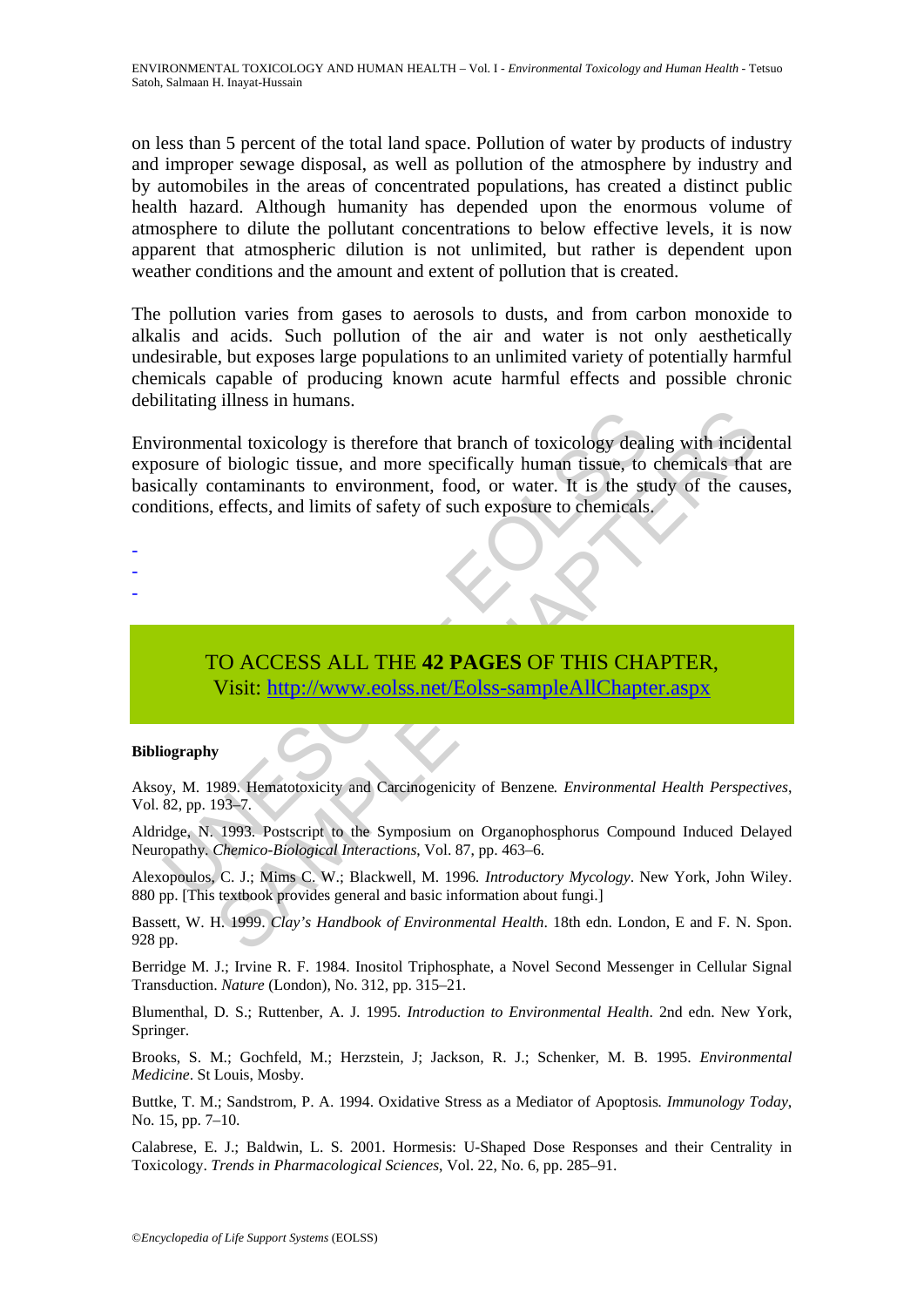Carson, R. 1962. *Silent Spring*. Cambridge, Mass. Riverside Press. 257 pp. [This is a world-famous book on environmental pollution.]

Chan, N. Y.; Ebi, K. L.; Smith, F.; Wilson, T. F.; Smith, A. E. 1999. An Integrated Assessment Framework for Climate Change and Infectious Diseases. *Environmental Health Perspectives*, No. 107, pp. 329–37.

CIEH. 1995. *The UK Environmental Health Action Plan: A Response by the CIEH.* London, Chartered Institute of Environmental Health. [Reproduced in Bassett, 1999.]

Cohen, G. M. 1997. Caspases: the Executioners of Apoptosis. *Biochemical Journal,* No. 326, pp.1–16.

Costa, D. L. 2001. Air Pollution. In: C. D. Klassen, *Casarett & Doull's TOXICOLOGY.* 6th edn, pp. 979– 1912. New York, McGraw-Hill. [This is a world famous text book on toxicology.]

Costa L. G. 1997. Basic Toxicology of Pesticides. *Occupational Medicine,* Vol. 12, pp. 251–68.

Cranor, C. F. 1997. The Normative Nature of Risk Assessment. *Risk: Health, Safety and Environment,* No. 8, pp. 123–36.

Duesbery, N. S.; Webb, C. P.; Leppla, S. H,; Gordon, V. M,; Klimpel, K. R.; Copeland, T. D.; Ahn, N. G.; Oskarsson, M. K.; Fukasawa, K.; Paull, K. D.; Vande Woude, G. F. 1998. Proteolytic Inactivation of MAP-Kinase-Kinase by Anthrax Lethal Factor. *Science,* No. 280, pp. 734–7.

Ecobichon D. J. (1996): Toxic effects of pesticides. In: C. D. Klassen *Casarett & Doull's Toxocology: The Basic Science of Poison,* pp. 643–89. USA, McGraw-Hill.

*General Guide Books on Industrial Health for the Fiscal Years 1991–7.* (Japanese version) Ed. Labor Standards Bureau, the Japanese Ministry of Labor. Issued by Japan Industrial Safety and Health Association.

Gilman A. G. 1987. G proteins: Transducers of Receptor-Generated Signals. *Annual Revue of Biochemistry,* Vol. 56, pp. 615–49. [This is informative on G-Protein.]

Gossel, T. A.; Bricker, J. D. 1994. *Principles of Clinical Toxicology.* 3rd edn. New York, Raven.

Greenberg, M. I.; Philips, S. D. 1997. A Brief History of Occupational, Industrial and Environmental Toxicology. In: M. I. Greenberg; R. J. Hamilton; S. D. Philips, *Occupational, Industrial and Environmental Toxicology,* pp. 1–5. St. Louis, Mosby.

Hambleton, P.; Carman, J. A.; Melling, J. 1984. Anthrax: The Disease in Relation to Vaccines. *Vaccine,* No. 2, pp. 125–32.

5, pp. 123–36.<br>
Shepty, N. S.; Webb, C. P.; Leppla, S. H.; Gordon, V. M.; Klimpel, K. R.; Cop-<br>
Dskarsson, M. K.; Fukasawa, K.; Paull, K. D.; Vande Woude, G. F. 1998. Pro<br>
Dskarsson, M. K.; Fukasawa, K.; Paull, K. D.; Vand 3-36.<br>
3-36.<br>
S., Webb, C. P.; Leppla, S. H.; Gordon, V. M.; Klimpel, K. R.; Copeland, T. D.; Ah, M. K.; Fukasawa, K.; Paull, K. D.; Vande Woude, G. F. 1998. Proteolytic Inactivati-<br>
Kinaxe by Anthrax Lethal Factor. *Scien* Hisschemoller, M.; Midden, C. J. H. 1989. Technological Risk, Policy Theories, and Public Perception in Connection with the Siting of Hazardous Facilities. In: C. Vlek; G. Cvetkovich *Social Decision Methodology for Technological Projects,* pp. 173–94. Dordrecht, Kluwer Academic.

Hodgson, E.; Levi, P. E. 1997. *A Textbook of Modern Toxicology.* Stamford, Conn., Appleton and Lange. 496 pp.

Hughes, W. W. 1996. *Essentials of Environmental Toxicology.* Washington, D.C., Taylor and Francis. 148 pp. [Introduction to environmental toxicology.]

IARC. 1997. *Monographs on the Evaluation of Carcinogenic Risks to Humans. Vol. 69 Polychlorinated Dibenzo-p-dioxins and Polychlorinated Dibenzofura.* Lyon, IARC. 666 pp.

Igata, A. 1986. Neurological Aspects of Methylmercury Poisoning in Minamata. In:T. Tsubaki; H. Takahashi *Recent Advances in Minamata Disease Studies,* pp. 41–57. Tokyo, Kodansha. [This is a summary of advanced studies in clinical aspects of Minamata disease since 1974.]

Inayat-Hussain, S. H. (1999) Liver Apoptosis. *Asia Pacific Journal of Molecular Biology and Biotechnology,* Vol. 7, No. 2, pp. 97–107.

Inayat-Hussain, S. H.; Winski, S. L.; Ross, D. 2001. Differential involvement of Caspases in Hydroquinone-Induced Apoptosis in Human Leukemic HL-60 and Jurkat Cells. *Toxicology and Applied Pharmacology,* Vol.175, pp. 95–103.

Jacobs, P. H.; Nall, L. 1996. *Fungal Disease, Biology, Immunology, and Diagnosis*. New York, Marcel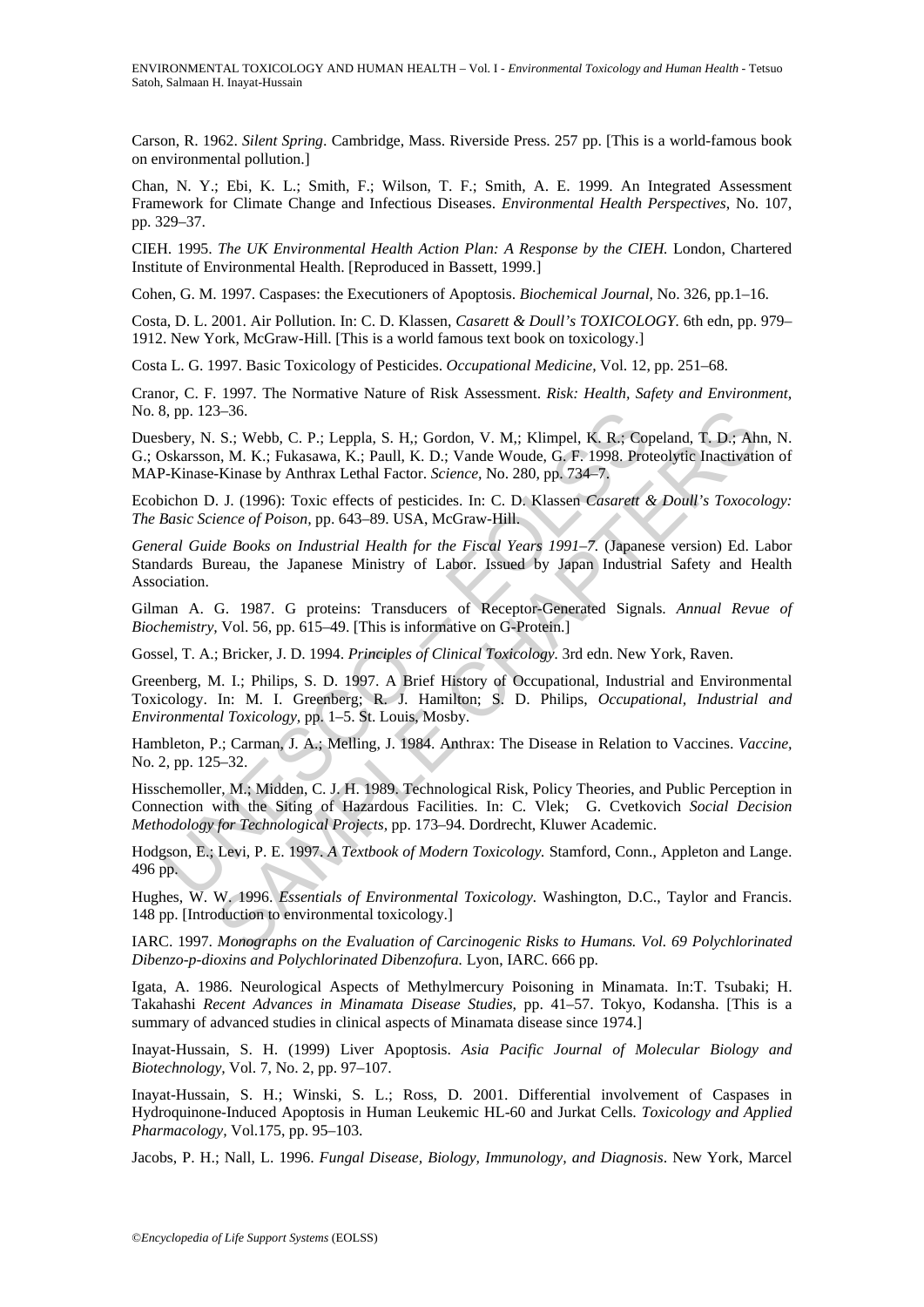Dekker. 591 pp. [This is informative of the human host defense system against fungal infections.]

Johnson, M. K. 1990. Organophosphates and Delayed Neuropathy: Is NTE Alive and Well? *Toxicology and Applied Pharmacology,* Vol*.* 102, pp. 385–99.

Kendall, R. J.; Anderson, T. A.; Baker, R. J. et al. 2001, Ecotoxicology. In: C. D. Klassen *Casarett and Doull's Toxocology..* 6th edn, pp. 1013–45. New York, McGraw-Hill.

Kitamura, S. (1975). Dose-Response Relationship of Methylmercury. In: G. F. Nordberg, *Effects and Dose–Response Relationships of Toxic Metals,* pp. 262–72. Amsterdam, Oxford, New York, Elsevier. [This report gives emphasis to the accumulation of methylmercury in the human body relevant to doseresponse relationship.]

Landis, W. G.; YU, M.-H. 1995. *Introduction to Environmental Toxicology.* Boca Raton, Fla., Lewis. 328 pp.

Lave, L.; Ennever, F. K. 1990. Toxic Substances Control in the 1990s: Are we Poisoning Ourselves with Low-Level Exposures? *Annual Review of Public Health,* No.11, pp. 69–87.

Leppla, S. H. 1991. The Anthrax Toxin Complex. In: J. E. Alouf; J. H. Freer, *Sourcebook of Bacterial Protein Toxin*, pp. 277–302*.* San Diego, Academic Press.

Lippmann, M.; Schlesinger, R. B. 1979. *Chemical Contamination in the Human Environment.* New York, Oxford University Press. 456 pp.

Loomis, T. A.; Hayes, A. W. 1996. *Essentials of Toxicology.* 4th edn. San Diego, Academic Press. 282 pp.

Lotti M.; Becker C. E. A.; Aminoff, J. 1984. Organophosphate Polyneuropathy: Pathogenesis and Prevention. *Neurology* (Clev.), No. 34. pp. 658–62.

Lucier, G. W. 1991. Humans are a Sensitive Species to some of the Biochemical Effects of Structural Analogs of Dioxin. *Environmental Toxicology and Chemistry,* No. 10, pp. 727–35.

bla, S. H. 1991. The Anthrax Toxin Complex. In: J. E. Alouf; J. H. Freer, *Scent Toxin*, pp. 277-302. San Diego, Academic Press.<br>mann, M.; Schlesinger, R. B. 1979. *Chemical Contamination in the Human End University Press.* 1991. The Anthrax Toxin Complex. In: J. E. Alouf; J. H. Freer, Sourcebook of Baci, pp. 277-302. San Diego, Academic Press.<br>
1. 991. The Anthrax Toxin Complex. In: J. E. Alouf; J. H. Freer, Sourcebook of Baci, pp. 277-302. Marsh, D. O.; Myers G. J.; Clarkson T. W.; Amin-Zaki, L.; Tikriti, S.; Majeed, M. A. 1980. Fetal Methylmercury Poisoning: Clinical and Toxicological Data on 29 Cases. *Annals of Neurology,* No. 7, pp. 348–55.

National Advisory Committee for Acute Exposure Guideline Levels for Hazardous Substances (NAC/AEGL-12). 1998. *BNA PLUS*, Washington D.C., Bureau of National Affairs.

Niesink, R. J. M.; de Vries, J.; Hollinger, M. A. (eds.) 1996. *Toxicology: Principles and Applications.* Boca Raton, Fla., CRC. 1312 pp.

Orrenius, S.; McCabe, M. J.; Nicotera, P. 1992. Ca2+-Dependent Mechanisms of Cytotoxicity and Programmed Cell Death. *Toxicology Letters,* Vol. 64, pp. 357–64.

Patra, G.; Vaissaire, J.; Weber-Levy, M.; Doujet, C.; Mock, M. 1998. Molecular Characterization of Bacillus Anthracis Strains involved in Outbreaks of Anthrax in France in 1997. *Journal of Clinical Microbiology,* Vol. 36, pp. 3412–14.

Philp, R. B. 1995. *Environmental Hazards and Human Health.* Boca Raton, Fla., CRC.

Recommendation of Occupational Exposure Limits for Chemical and Physical Agents. 1998. *Journal of Occupational Medicine,* No.40, pp. 129–35

Richardson, M. D.; Warnock, D. W. 1997. *Fungal Infection: Diagnosis and Management.* 2nd edn. London, Blackwell Science. [This compact booklet gives an outlook on fungal diseases.]

Roach, S. 1992. *Health Risks from Hazardous Substances at Work.* Oxford, Pergamon. 359 pp.

Ross, D. 2000. The Role of Metabolism and Specific Metabolites in Benzene-Induced Toxicity: Evidence and Issues. *Journal of Toxicology and Environmental Health,* No. 61, pp. 357–72.

Shaw, I. C.; Chadwick, J. 1998. *Principles of Environmental Toxicology.* London, Taylor and Francis. 288 pp.

Takeuchi, T.; Eto, K. 1977. Pathological and Pathogenesis of Minamata Disease. In: T. Tsubaki; K.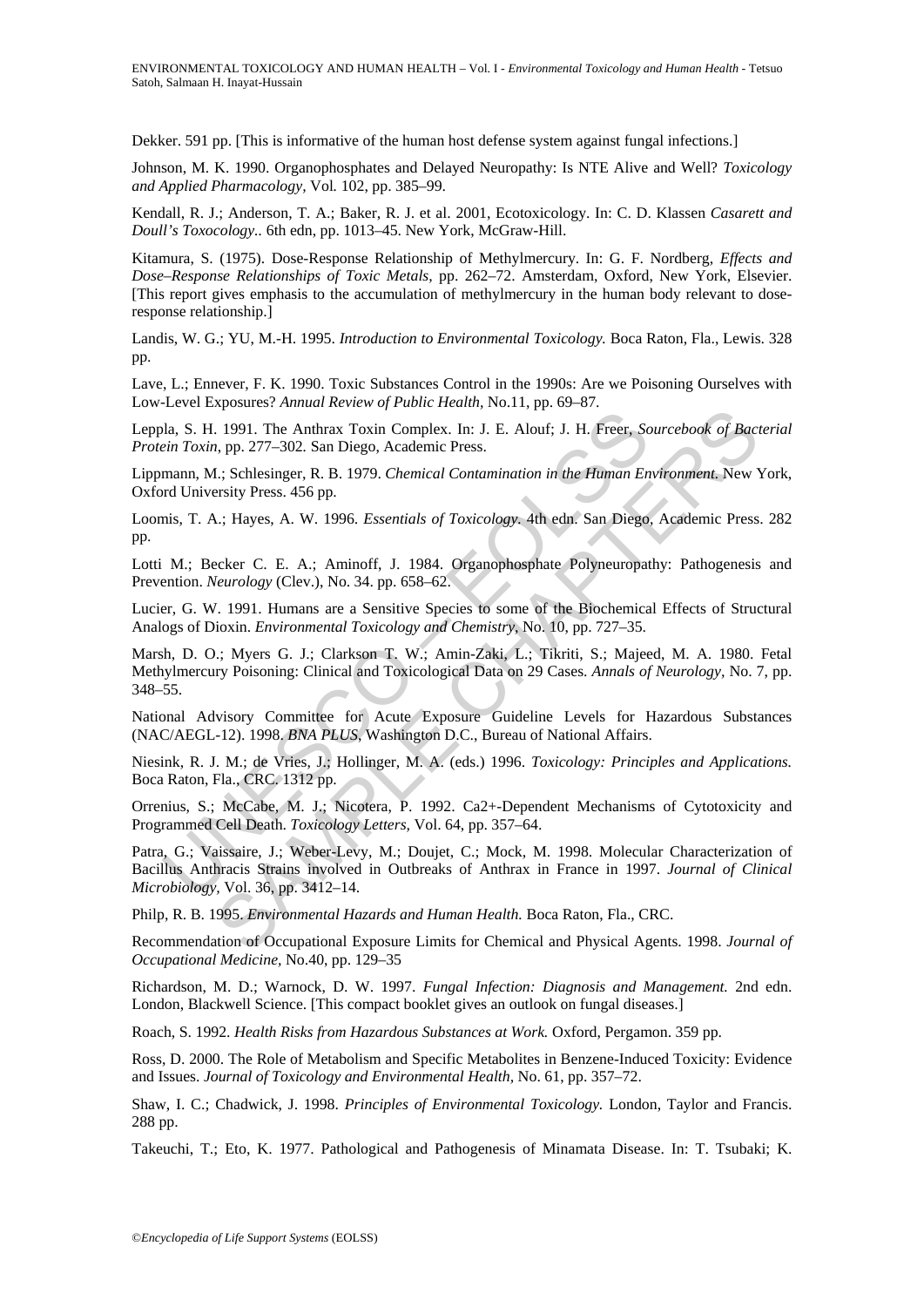Irukayama, *Minamata Disease,* pp. 103-41. Tokyo, Kodansya Amsterdam, Oxford, New York, Elsevier Scientific. [This describes the general pathological characteristic exhibited by autopsy cases of Minamata disease.]

Takizawa, Y. 1979. Epidemiology of Mercury Poisoning. In: J. O. Nriagu, *The Biochemistry of Mercury in the Environment,* pp. 325–65. Amsterdam, New York, Oxford, Elsevier/ North-Holland and Biomedical Press. [This reflects the rapid evolution of knowledge of and assessments of the mercury poisoning.]

Thorne, C. B. 1993. *Bacillus Anthracis. Bacillus Subtilis and Other Gram-Positive Bacteria,* (eds. Sonenshein, A. L.; Hoch, J. A.; Losik, R.). Washington, D.C., American Society for Microbiology. pp. 113–24. [This summarized the genetics of the virulence factors of Bacillus anthracis.]

Timbrell, J. A. 1995. *Introduction to Toxicology.* 2nd edn. London, Taylor and Francis. 167 pp.

Walker, C. H.; Hopkins, S. P.; Sibly, R. M.; Peakall, D. B. 1996. *Principles of Ecotoxicology.* London, Taylor and Francis. 321 pp.

Wax, P. M. 1994. Historical Principles and Perspectives. In: L. R. Goldfrank,. *Goldfrank's Toxicologic Emergencies.* 5th edn, pp.1–20. Norwalk, Conn., Appleton and Lange.

, P. M. 1994. Historical Principles and Perspectives. In: L. R. Goldfrank, Greencies. 5th edn, pp.1–20. Norwalk, Conn., Appleton and Lange.<br>
freencies. 5th edn, pp.1–20. Norwalk, Conn., Appleton and Lange.<br>
front, H. W. 19 1994. Historical Principles and Perspectives. In: L. R. Goldfrank,. *Goldfrank's Toxico*<br>5th edn, pp.1–20. Norwalk, Conn., Appleton and Lange.<br>W. 1979. Anthrax. *CRC Handbook Series.* In J. H. Skeele; H. Stoenner; W. Kapla Whitford, H. W. 1979. Anthrax. *CRC Handbook Series.* In J. H. Steele; H. Stoenner; W. Kaplan; M. Torten, *Zoonosis Section A: Bacterial, Rikettsial, and Mycotic Disease.* Vol.1, pp. 31–66. London, Edward Arnold. [This is a summarized history of anthrax disease in human and animal, diagnosis, prevention, and control.]

Williams, P. L.; Burson, J. L. 1985. *Industrial Toxicology: Safety and Health Applications in the Workplace.* New York, Van Nostrand Reinhold. 502 pp.

WHO. 1990. *IPCS-Environmental Health Criteria 101: Methylmercury.* World Health Organization. http://www.inchem.org/documents/ehc/ehc/ehc101.htm.

Wilson, B. W.; Sanborn, J. R.; O'Malley, M. A.; Henderson, J. D.; Billitti, J. R. 1997. Monitoring the Pesticide-Exposed Worker. *Occupational Medicine,* Vol. 12, pp. 347–63.

Wilson, R.; Crouch, E. A. C. 1987. Risk Assessment and Comparisons: An Introduction. *Science,* No. 236, 267–70.

Zakrzewski, S. F. 1997. *Principles of Environmental Toxicology, Vol. 190.* 2nd edn. Washington, D.C., American Chemical Society Professional Reference Book. 352 pp.

Zimmerman, R. 1990. *Governmental Management of Chemical Risk: Regulatory Processes for Environmental Health*. Chelsea, Mich., Lewis. 368 pp.

#### **Biographical Sketches**

**Tetsuo Satoh**, Ph.D., Director, Biomedical Research Institute, Chiba, Japan; Professor Emeritus, Chiba University, Chiba, Japan.

Dr Satoh's major research areas include disposition and metabolism of drugs, pesticides, and environmental pollutants; role of biotransformation in chemical-induced tissue injury; and pharmacogenetics, with a focus on genetic polymorphisms of enzymes that catalyze the hydrolysis of drugs and other xenobiotics. He has published more than 250 scientific papers, invited reviews, and book chapters. His review article entitled "The Mammalian Carboxylesterases: From Molecules to Functions" was published in the Annual Review of Pharmacology and Toxicology in 1998.

Dr Satoh is a member of numerous national and international scientific organizations including the Japanese Society of Toxicology, Pharmacological Society of Japan, Japanese Society of Clinical Pharmacology, Society of Toxicology (USA), American Society of Pharmacology and Experimental Therapeutics (ASPET), American Society of Clinical Pharmacology and Therapeutics (ASPET), and International Society for Study of Xenobiotics (ISSX). He has served on numerous committees of the scientific organizations. He has a number of awards, including the 1st Visiting Professor Award of the American Society of Toxicology in 1996, Education Award of the Pharmaceutical Society of Japan, and the Merit Award of the Japanese Society for Study of Xenobiotics. He was elected as the Founding Secretary-General of the Asian Society of Toxicology(ASIATOX) in 1994, and in 1995 he was appointed